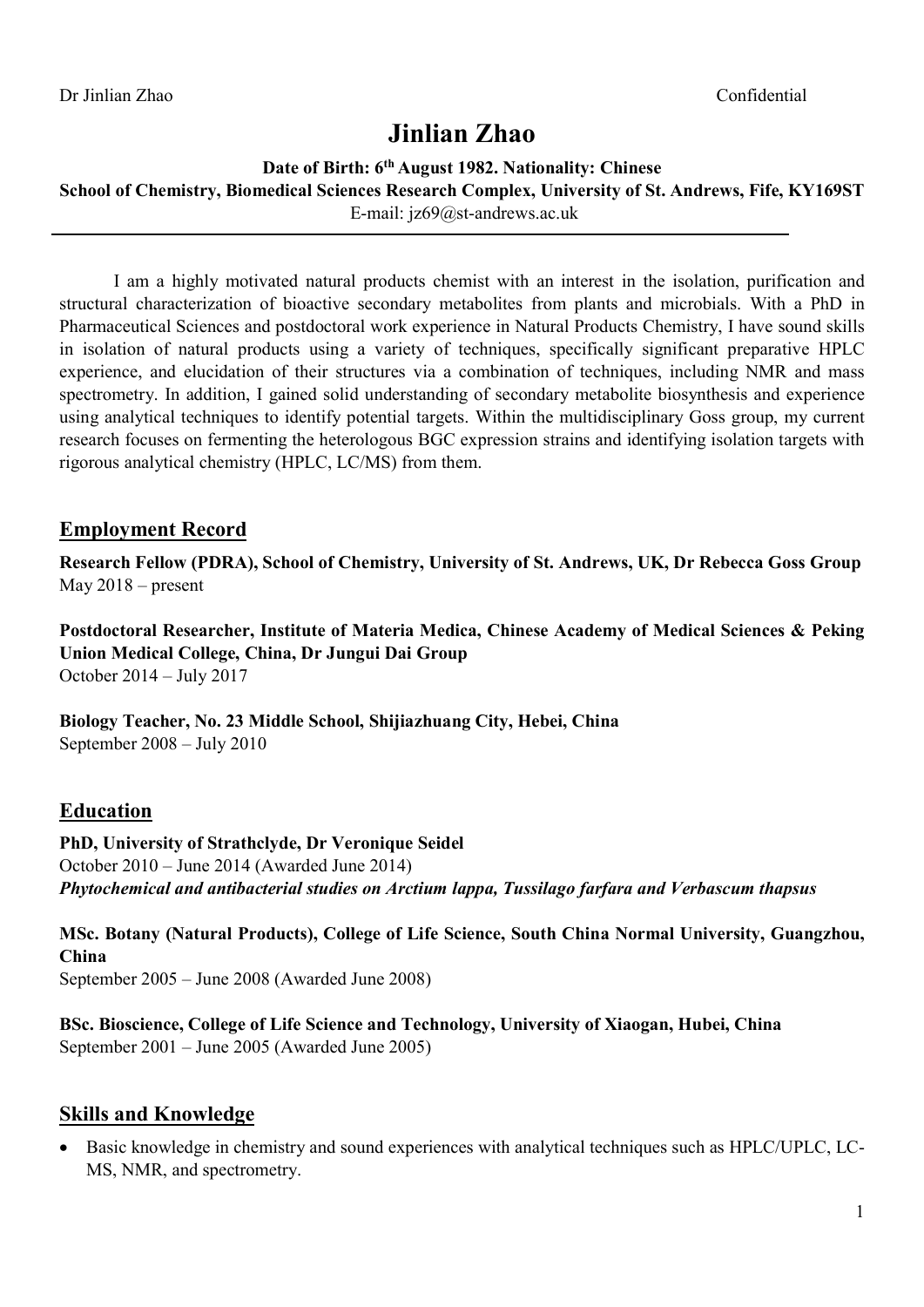#### Dr Jinlian Zhao Confidential

- Experience in utilizing Agilent 1200/1260 HPLC, JEOL 400 MHz Delta and Bruker Advance 400/500/600 MHz FT-NMR Spectrometers, as well as Thermo Finnigan LCQ-Deca Ion Trap or Orbitrap HRESI mass spectrometer.
- Ability in HPLC method design and validation, data acquisition and processing, as well as basic maintenance and troubleshooting of the HPLC system.
- Skilled in use of chemistry-based programs including ChemBioDraw, ChemStation, Delta, Topspin, and MestReNova, and MS-based programs like Xcalibur.
- Ability in interpreting structures of new compounds by extensive spectroscopic data analysis.
- Experience of microbial fermentation and down-stream processing, and basic knowledge in secondary metabolite biosynthesis.

# Research Presentations

- Antitubercular activity of *Arctium lappa* and *Tussilago farfara* extracts and constituents, TB Summit (Conference), London, UK, 26/03/2014 (Poster).
- Stachybotrysams A–E, prenylated isoindolinone derivatives with anti-HIV activity from the fungus Stachybotrys chartarum, 2015 China Pharmaceutical Conference and the 15<sup>th</sup> China Pharmacist Week, Tianjing, China, 07 – 11/11/2015 (Abstracts).
- Stachybotrysins A–G, phenylspirodrimane derivatives from the fungus Stachybotrys chartarum, CCS 11<sup>th</sup> National Symposium on Natural Organic Chemistry, Shanghai, China, 25 – 26/09/2016 (Abstracts).

## Administrative Experience/Teaching

- Helps in supervisions with graduate students (involving detailed research plans, experiment set-up and follow-up of their research progress) and ordinary lab management (postdoctoral period).
- Participated in the writing of papers and grant proposals (postdoctoral period)
- Worked as a class tutor, demonstrating phytochemistry practical to UG students (PhD period).

# Publications

- Jinlian Zhao, Jiamin Feng, Zhen Tan, Jimei Liu, Min Zhang, Ridao Chen, Kebo Xie, Dawei Chen, Yan Li, Xiaoguang Chen, and Jungui Dai\*. Bistachybotrysins A–C, three phenylspirodrimane dimers with cytotoxicity from Stachybotrys chartarum. Bioorganic & Medicinal Chemistry Letters, 2018, 28, 355−359.
- Jinlian Zhao, Jiamin Feng, Zhen Tan, Jimei Liu, Jianyuan Zhao, Ridao Chen, Kebo Xie, Dewu Zhang, Yan Li, Liyan Yu, Xiaoguang Chen, Jungui Dai\* . Stachybotrysins A−G, phenylspirodrimane derivatives from the fungus Stachybotrys chartarum. Journal of Natural Products, 2017, 80, 1819−1826.
- Jinlian Zhao, Jimei Liu, Yun Shen, Zhen Tan, Min Zhang, Ridao Chen, Jianyuan Zhao, Dewu Zhang, Liyan Yu, Jungui Dai\* . Stachybotrysams A–E, prenylated isoindolinone derivatives with anti-HIV activity from the fungus Stachybotrys chartarum. Phytochemistry Letters, 2017, 20: 289−294.
- Jinlian Zhao, Min Zhang, Jimei Liu, Zhen Tan, Ridao Chen, Kebo Xie, Jungui Dai\* . Bioactive steroids and sorbicillinoids isolated from the endophytic fungus *Trichoderma* sp. Xy24. Journal of Asian Natural Products Research, 2017, 19(10):1028−1035.
- Jinlian Zhao, Dimitrios Evangelopoulos, Sanjib Bhakta, Aleander I. Gray, Veronique Seidel\* . Antitubercular activity of Arctium lappa and Tussilago farfara ectracts and constituents. Journal of